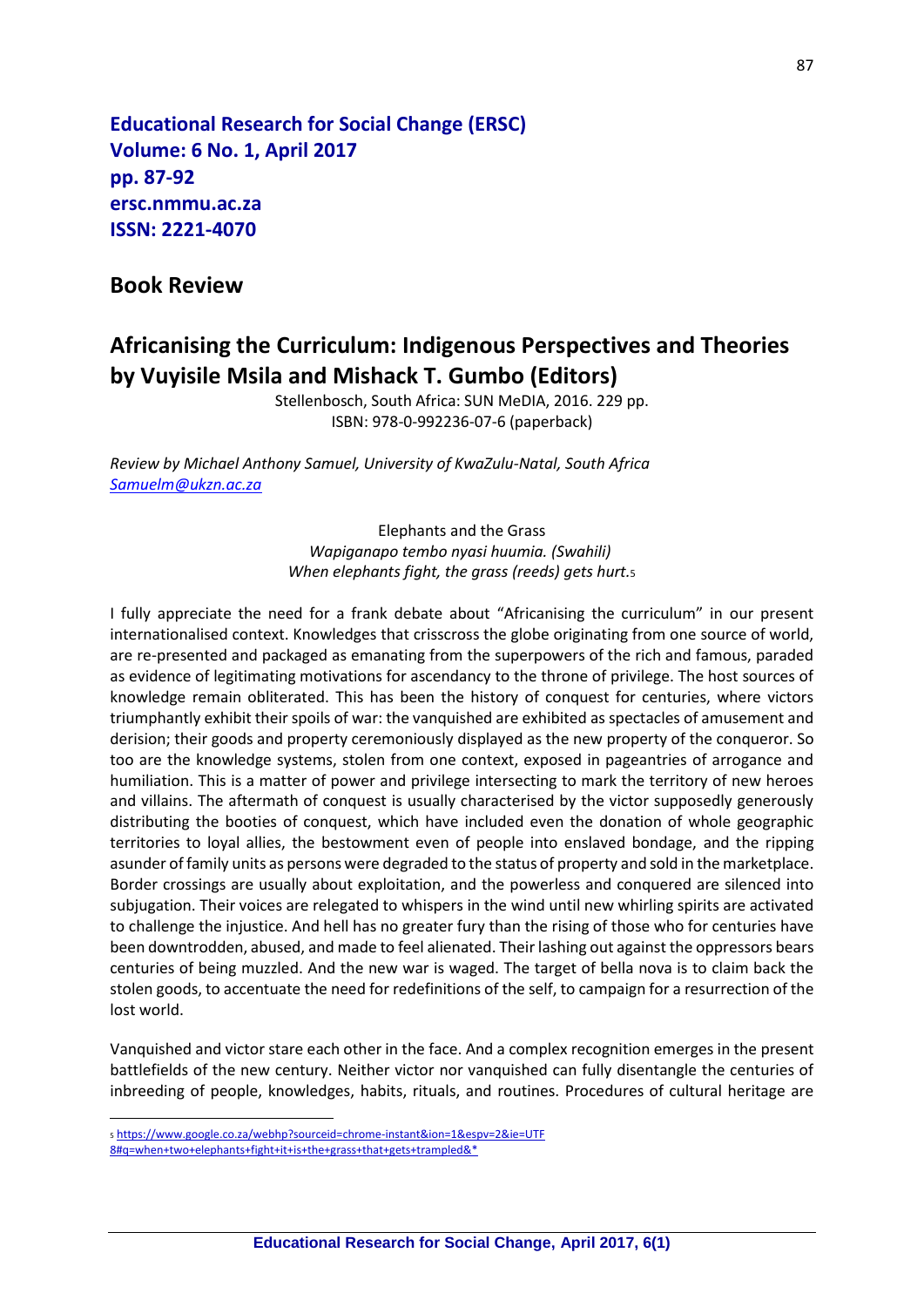blurred around the edges as even the vanquished cannot recognise their heritage genetic origins. Every I bears a seed of the others buried deep into the psyche. The project of humanity has taken over to intersect, blur, erase, shape, evolve, and prevent a romanticised hearkening of the era gone by.

We are all witnesses in the modern world of being a part of the fuller island of humanity.

But the elephants will continue to fight. Each marking dominantly their need to claim the right to be king of the tribe. Or maybe their fight is simply about rekindling their lost sense of erasure.

The pattern of African colonialism is not the only story of conquest as the citizens of the Western world increasingly found the need to seek new territories. Colonial expansion had its logic of finding new economic strategies to assert ascendancy across the globe. The Europeans, indeed with the backing of powerful weaponry and technologies in the last century, expanded their marketplace of harvest and plundered territories across the globe: into the Americas, into the Asian and Australasian worlds; even attempts at usurping the East with its own cultures of advanced technological products and patterns of governance and political systems. Each time the rationale of discovery of new territories was reported back to the controlling central Empire, and the marvel of the conquistadores were elevated to heroic stature. Little was said on the devastation of the colonising influence on the local indigenous community; little was said of the exploration of the diseases of the Empire that biologically wiped out whole nations of servile colonies. No mention was usually made of the empires of the worlds conquered. Little official recognition was afforded to the knowledge systems of the local, which were often misunderstood or even belittled (Diamond, 2005).

Migration into the "new world" was coupled under colonial expansion with a disguised mandate of bringing civilisation to the heathens. And migration continues to this day, especially as displaced humanity seeks out new territories as a consequence of natural disasters, economic disasters, and resultant political warfare. Migration of people and ideas has usually been about the path to find new spaces for meaningful habitation. Unlike traditional 19th century colonialism, migration patterns today are not simply about the movement of the North to the South, or the West to the East. Twenty-first century superhighways are being created in all directions facilitated by the rampant exchange of ideas and knowledges through powerful new technologies of communication and dialogue. For example, a remote West Samoan in a small island in the Pacific has, in theory, the potential to connect in real time, to the exploits of a national American election many geographic miles away from the cultural context in which she resides. The blurriness of borders itself escapes nationalistic boundaries and the voyeurs have potential to escape and create new worlds without even leaving their geographic and cultural homes. We are fluid, mobile beings, refusing to be streamlined into historical bondages of past identities and practices. Our menus are infused by the projects of others. We are diverse, multiple, and continually contested beings as new internal and external dialogues about who we are and who we want to be, consciously invade our being. Any attempt to box us is resisted and we too, bear the hallmarks of both victor and vanquished as we mark new territories, new selections for the kinds of knowledges, systems, and rituals of education and entertainment we choose. We can move backwards in time, but we cannot escape to live in the time from which we originated. Our new time is fashioned in the goals of the future, making selective choices about the curriculum of our lives.

So what has this to do with the Africanising of the curriculum and the search for indigenous perspectives and theories, the subject of this book?

This book generates many pertinent questions about the theoretical and practical rationales that could underpin the nature of rebirthing the African identity after a history of Westernised colonial expansion. It openly proclaims that this is not a project of romanticisation of the former precolonial Africa, which bore all the hallmarks of internal diversities of religions, ethnicities, and patriarchy. Moreover, the book claims to move beyond a self-pity project and a celebration of victimhood. Its authors engage the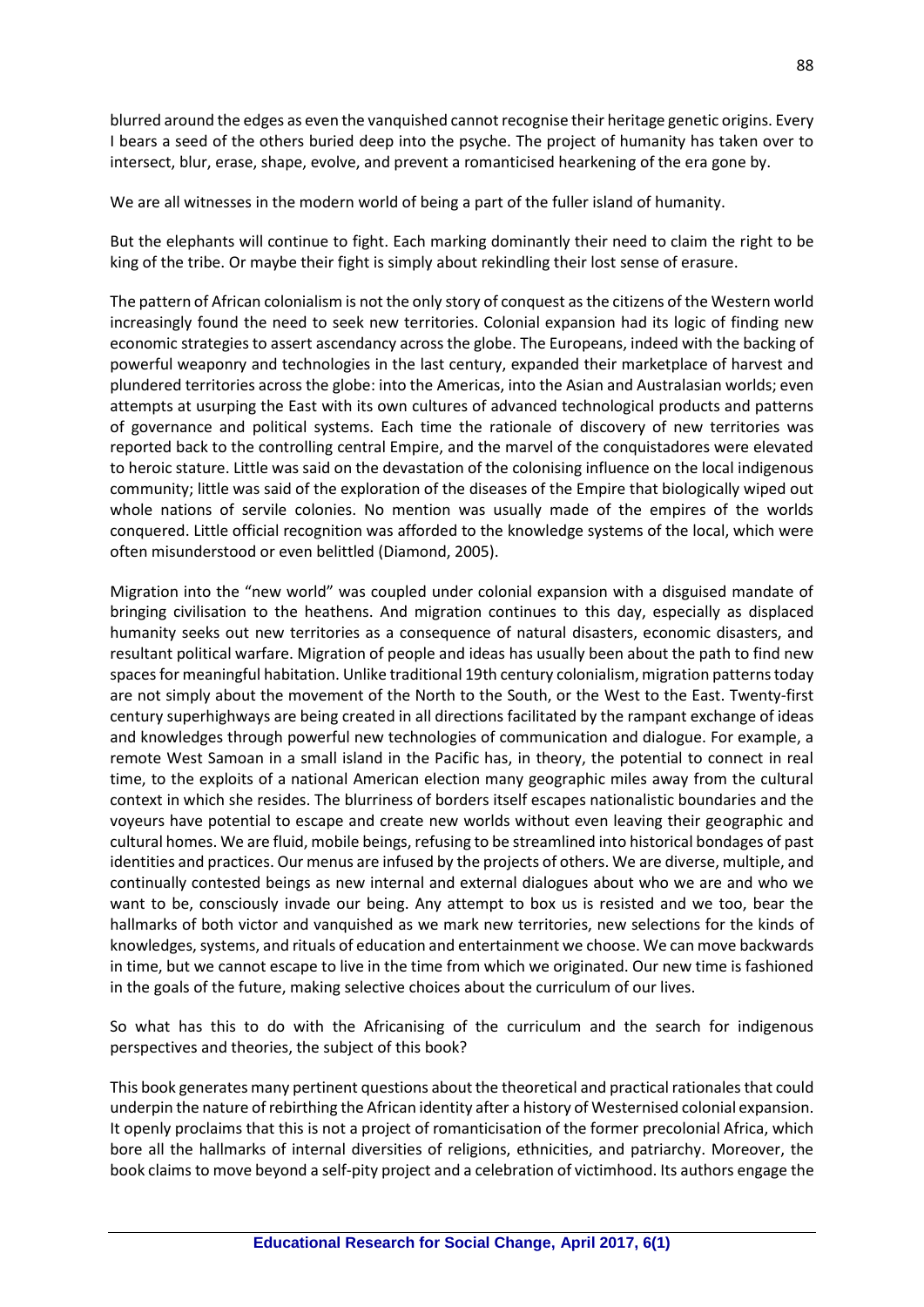agenda of how Africans themselves are also complicit in the agenda of their own marginalisation, and how "indigenous epistemicide" (Odora Hoppers' 2002 coinage) is perpetrated by those who have left the continent diasporically, methodologically, and epistemologically. The book offers a series of explorations of how knowledge exchanges across the colonisers and colonised characterise the subjugated African ways of knowing. It even claims that rampant patriarchy is not an indigenous manifestation, and that it is colonialism that brought oppression to African womanhood. Some authors make a case that Westernised feminisms fail to understand African womanisms in a bid to continue (arrogantly) to give mandate to the West to speak on behalf of "the voiceless South." The book constitutes subtle and overt provocations about how Africa will and can redefine an African worldview, an African perspective. The book chooses to elaborate on how the Africans have become alienated from their own cultures and identities, and how the separation between their everyday lived experiences and the learnt worlds of schooling constitute the project of formal modern schooling. The book is a call for an epistemic turn to decolonise the curriculum through a resurrection of former marginalised cultural habits, rituals, routines, and knowledges that have been erased over time. The book acknowledges that the urban African citizens have even been co-denigrators of their own historical roots, with little respect or valuing of their largely rural existences. The urbanised have capitulated to the view that to be educated is to disconnect with an African cultural past. The book provides a foundational reading platform of the range of debates of what constitutes an indigenous knowledge system and the competing theoretical worldviews of their limitations and potential.

However, for me, the book offers a repeated agenda of aiming to resurrect a past. It does not sufficiently trouble the intersected identities of what an internationalised world contends of present day society. Am I too, going to be accused of being a colonised self? The debates are largely located with a critique of the "globalisation" worldview, with its technological and neoliberal hegemonisations. Rightfully so, the book (and its many authors) challenge the way in which the selections of curriculum that currently dominate the schooling and higher education terrain, are subtle infusions of capitulation to the dominant forces of Western hierarchies. However, often the authors do not problematise the complexities of creating a new intersected, interconnected global citizenry, an agenda which celebrates internationality not as a competition between fighting elephants, but about finding the spaces for dialogue and exchange.

The book does not deal with realities that our global context is littered with patterns of oppression not only between the non-African and the African continent, but also within the internal systems of Americas, or between the European continental belligerent partners. The consequences of worldwide migratory patterns reveal a humanity in search of new spatialities to express their sense of self, and their hopes for their future. And this has lead paradoxically to a greater rising up of boundaries and walls of dissent, resentment, and doubt as new cultures intersect to compete for the same pool of physical or financial resources. For example, the borders of Venezuela and Columbia are increasingly being policed as pregnant mothers attempt to cross South American borders where they are more likely to receive better quality health care. The reaction is defensive and territorial, and new patterns of xenophobia emerge across previously harmonious neighbours. The rise of xenophobia is a fundamentalism that characterises not only the religiously Islamic countries warring around rights to economic passageways, but also the triumphant arrogance of conservativism that celebrates homophobia, racism, and religious bigotry in the north American territories of the United States. Present day European elections are premised on the notable increase in the voice of the conservative right who wish to guard and defend monoculturalism and nationalistic patriotism. The Indian subcontinent is marred with new forms of separations between religious factions (Hindus and Muslims), as well as increased anti-African sentiment against foreign immigrants.

Whilst ostensibly the war is against the importation of foreign cultures, such as drug peddling and child trafficking, these agendas are usually constructed around the competition for economic survival tactics in an increasingly technologised and automated economic system that relies more on machines than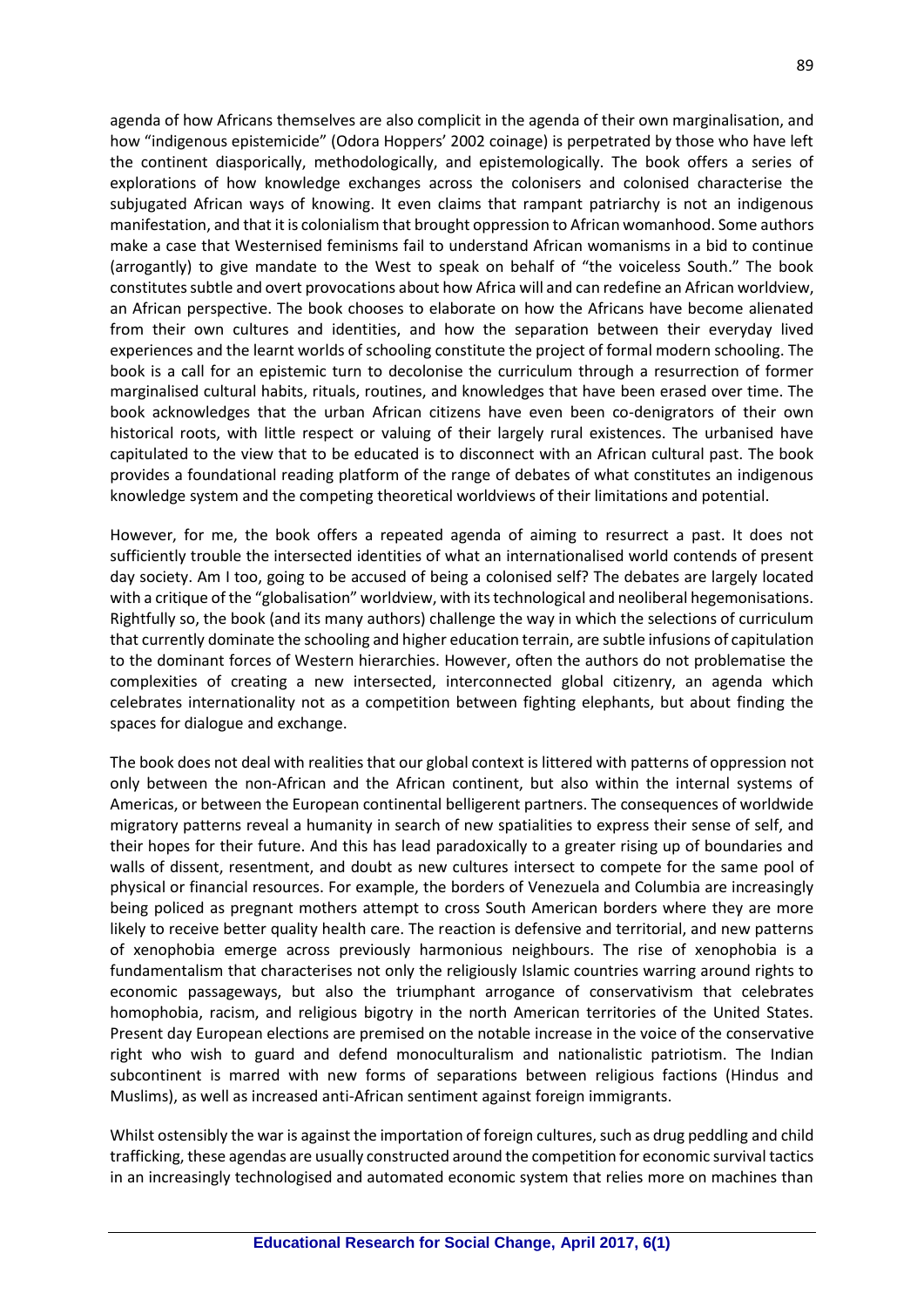human labour. South Africa too, has had repeated agendas of xenophobic attacks perpetrated by those who argue that national identity and resources are being eroded to support foreigners. The world, not just Africa, is a complex amalgam of competing forces, never neutral of abusive power and corruption. The global citizen is a hybrid not of one solid cultural heritage and is likely to be connected to an evolving identity, no doubt shaped by forces of a relatively new 24-hour accessibility to "world news." We live in a Coca-Cola cultural complexity, and our football teams are no longer confined to our localised heroes. But, is this global village something that is accessible only to those with the financial resources to share its hegemonic force, that is, those who can afford access to modern technological communication systems such as televisions and computers? Is this globalising culture capable of being curtailed, especially by the older generation who are less confident of ways to negotiate to become part of the technological networks? How does age and class intersect to produce hegemonic control?

I find that the highly reflective chapter that raises for me, the most pertinent questions about these complexities is the one by Chikoko (2016) who interprets how the African international project is unfolding within the realms of higher education. He reports on an institutional project that attempts to explore, not just the officialised curriculum, the declared or espoused curriculum of advocates of the design of higher education, but also the lived experiences of international students within an African university. Rather than generate heat, the chapter elaborates the insight that the internationalisation of the curriculum in higher education is far from available to those who cross borders into the South African higher education system. He suggests that whilst recognising the need to develop emic homegrown culture specific identities is a laudable goal, this cannot be disconnected from the expectation that we live in an etic world aiming to develop perspectives that span a generic universalist goal. He suggests that there is need to generate a baseline of an asset-based agenda, recognising the self-worth of local contextual specificities, but that this cannot remain fixated on narcissistic glorification. We must embrace the responsibility to affect the rest of the global world in which we live through the process of interconnected dialogues, exchanges, and opening of hearts, minds, and voices to the lived experiences and perspectives of others. We cannot be claiming for an individualistic agenda disconnected from the world of competing ideas and forces. Ubuntu, an African philosophy, by definition requires a dialectical interchange between multiple partners who do not necessarily agree, but who help shape each other.

For me the list of questions generated out of the project described in this chapter, points to the very turbulences that this book generated personally. I list them here for emphasis of continued questioning that remains unanswered by the book:

- Who is African?
- What makes scholarship African?
- What does it take to engage in African scholarship?
- Where do our different understandings of African scholarship come from?
- Can we come to a common understanding of African scholarship? Should we? (Chikoko, 2016, p. 79)

Unlike Chikoko above, the book seems to suggest that singular answers to these contested issues are possible, and can be contained in a solution that will be found. This is despite the professed theoretical claim towards nonessentialism and preferred plurality, yielding a paradigmatic paradox. I think that this is an illusion that cannot be crafted in a sanitised solution. The book in general, proffers a view that a holistic, stable, socially just curriculum will be possible if one attends to an affirmation of the self and a reconnecting with a (rural) African past. I am not suggesting that the resources of these Africanisms should not be a project per se. What I am suggesting is that it is naïve to hope for a world that will not be forever contested with hierarchies and marginalisations. There will always be, in the curriculum selections made, inclusions and exclusions, and this could be overtly manifested or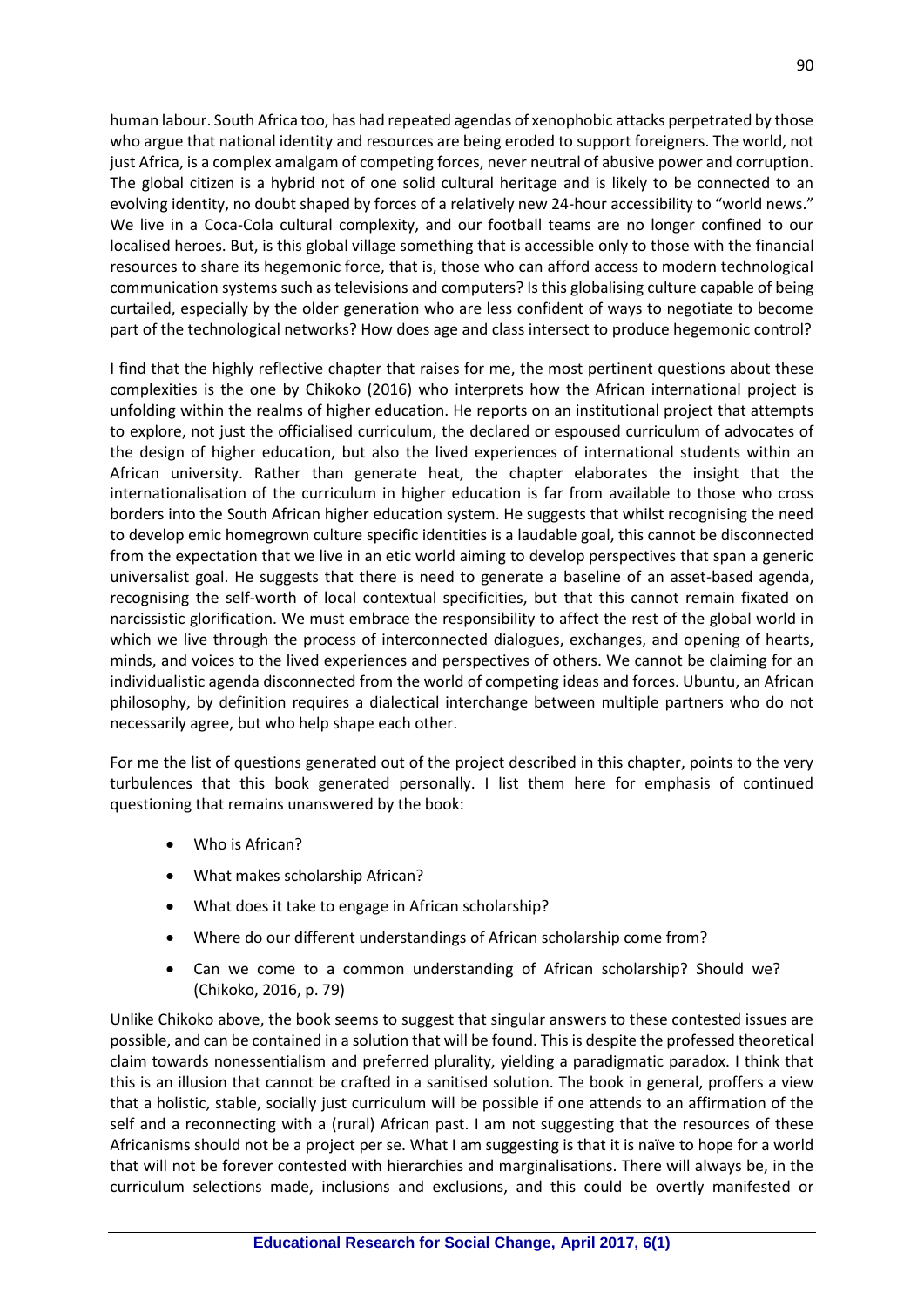oftentimes, lie below the surface of the officialised curriculum. References to the hidden and null curriculum are examined in this anthology. Some authors acknowledge that despite the legalised removal of former colonial systems of governance and administration, the education curriculum of many African schooling and higher education systems, still bear the hallmarks of colonial hidden heritages. But the book does not acknowledge sufficiently, the many contradictions even within Africa itself. For example, African identities and worldviews often are hushed even in those contexts that profess to be "anticolonial." The "success" of African countries for emulating and performing in comparative international assessment testing is an example of this continued infiltration of colonial perspectives in the education and schooling system. The masters' voice still defines the hallmarks of quality.

Therefore I need to ask: Why do I, after reading this anthology, feel silenced and celebrated at the same time? I see in the book the choice to contest the powerful hegemonic controls that are imposed on me from outside my worldview. I see the agenda to redefine my selfhood. And my self is celebrated. But the choices of the perspectives and theories make no mention of my own heritage within the African continent. I believe I am African, with roots that are drawn from many historical continental geographic and religious perspectives. But the book does not engage sufficiently the notion that the African continent is patterned with a mosaic of differing intersecting cultural systems of which I am a part. I do not feel that I am invited to be considered as African too. Instead, I leave the reading of the book feeling that the world of being African is already predetermined to belong to only certain groups or kinds of individuals, outside of my existence. I notice this in the choices of the bibliographic preferences which explore colonialism largely in relation to a largely a geographical heritage of preferred continental African authors. I recognise this as a deliberate attempt to celebrate that scholarship in, for, from, and about Africa is the hidden curriculum project of the book. But I see no references to the contested views of Orientalism and its examination of the politics of marginality as part of the decolonial project, even on the African continent. I see no mention of the struggles of many individuals of different racial groups for the dismantling of the intersected oppression of colonialism and apartheid, which fragmented rather than cohered different cultural and religious orientations. I see a silence about matters of sexual orientation and African identities. I see a flirtation with brief accounts from international black American scholars in the USA, and from the African continent outside South Africa. I note the two white African scholars included in the anthology. But does this assemblage of authors reflect the fullness of the Africans of the continent?

Perhaps the choice of English as its preferred medium to lead the academic debate is a means to generate an inclusivity of voices and audiences. But how is this choice not part of the colonised agenda? These are the kinds of contradictions and complexities that the book does not overtly tackle, presumably because this is already a settled agreement that our dialogues can be mediated through the borrowing of the masters' language? English is my only home language. And therefore, I should feel included in this debate. But am I the targeted audience, or a participant in this gaze mediated via the choice of the language of its research? Or am I the one to be converted by the languaged argument? And yet, why then, do I feel silenced?

I think that the book, whilst presenting practical operational ways of infusing into the curriculum space a view about how African identities can be celebrated, still compartmentalises Africanness into certain ethnic and racialised agendas.

I note, for example Higgs' (2016) chapter, which pushes the boundariesto explore for a greater wisdom utilising Mazrui's (2004) characteristics of wisdom. Higgs reports that wisdom requires tolerance, an optimising of the economic well-being of all, the campaign for social justice in broader rather than narrow ascendancies, the questioning of how curriculum choices tend to benefit particular preferred sets of individuals, the need for broader campaign for true equality, a respect for a sustainable environmental context and lastly, the need for interfaith dialogue. This more comprehensive